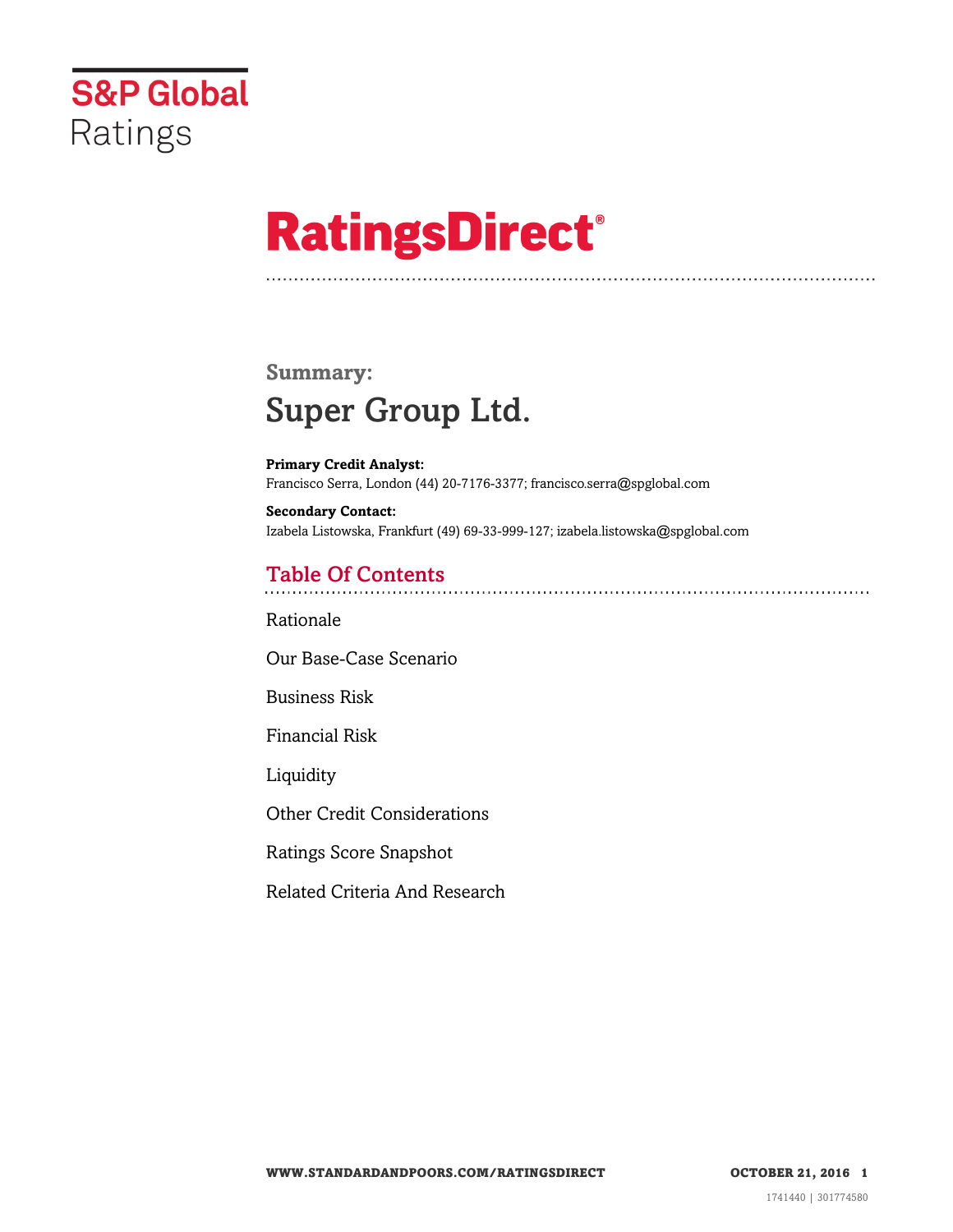# **Summary:** Super Group Ltd.

## <span id="page-1-0"></span>Rationale

| <b>Business Risk</b>                                                                                                                                                                                                                                                                                                                                                                                                                     | <b>Financial Risk</b>                                                                                                                                                                                                     |
|------------------------------------------------------------------------------------------------------------------------------------------------------------------------------------------------------------------------------------------------------------------------------------------------------------------------------------------------------------------------------------------------------------------------------------------|---------------------------------------------------------------------------------------------------------------------------------------------------------------------------------------------------------------------------|
| • Exposure to the cyclical, fragmented, and<br>competitive logistics market in South Africa.<br>• Improved geographic diversification as business<br>operations expand in Australia, U.K., and Germany.<br>• Stable EBITDA margin, despite some decline as a<br>result of the challenging macroeconomic<br>environment in South Africa and ongoing<br>competitive pricing pressures.<br>• Strong product and end-market diversification. | • Resilient cash flow generation in recent years.<br>• Highly acquisitive strategy.<br>• Good track record in driving efficiencies across its<br>acquired businesses.<br>• Low level of S&P Global Ratings-adjusted debt. |

#### <span id="page-1-1"></span>Our Base-Case Scenario

On an organic basis, we expect Super Group Ltd.'s top line growth to remain in line with weighted-average GDP growth expectations of the countries where it operates. We believe that Super Group will continue to expand through acquisitions and that 2017 revenue growth will come from the full-year impact from recently acquired IN tIME (supply chain in Germany), SgFleet (acquired NLC services), and nine Cape Town dealerships.

On the other hand, we expect some pressure in the African logistics solutions division (African Logistics). This is mainly due to Africa's commodity mining industry, which remains under pressure (with lower volumes transported) on the back of low commodity prices and Zimbabwe's economic crisis.

#### Assumptions

- Revenue growth of about 15% in the fiscal year 2017 (ending June), mainly attributable to recent acquisitions being accounted for the full year and modest organic growth expectations of about 2%, in line with a weighted average GDP growth for South Africa, Australia, Germany, and the U.K.
- Adjusted EBITDA margin of about 10%-11% in 2017, marginally down from 2016 and mostly reflecting our view that the competitive pricing pressure across most of Super Group's end markets will continue.
- Relatively high capital expenditure (capex) of about South African rand (ZAR) 1,225 million.
- Expected ZAR770 million cash outflow for the acquisition of nine dealerships in South Africa.
- No dividend payments for the next 12-18 months.

#### Key Metrics

|                     | 2016 2017f | 2018f              |
|---------------------|------------|--------------------|
| EBITDA margin (%)   | 11.6 10-11 | 10-11              |
| FFO to debt $(\% )$ |            | 75.1 65-70 100-115 |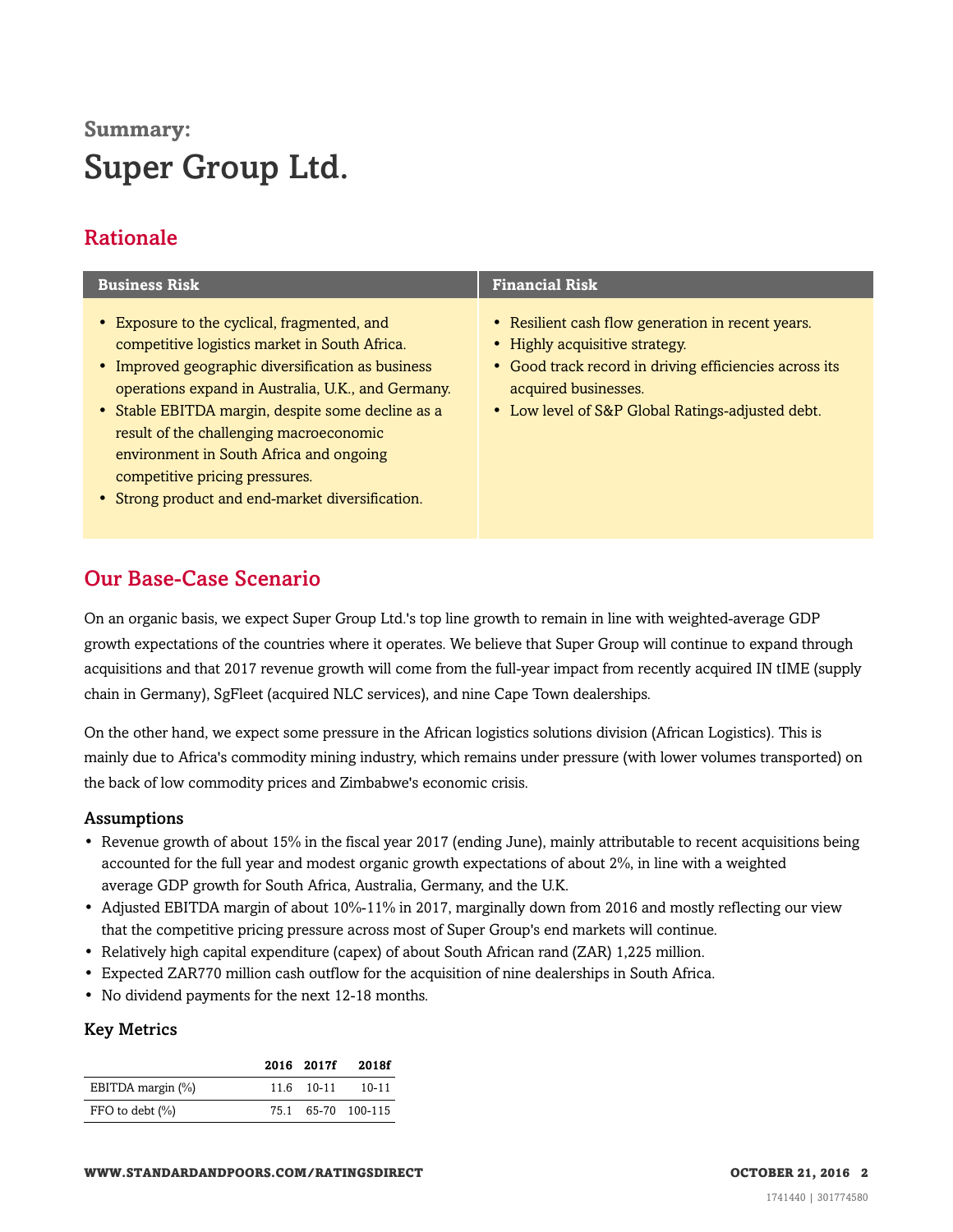|                                      |     | 2016 2017f 2018f |
|--------------------------------------|-----|------------------|
| FFO cash interest coverage $(x)$ 6.6 | 6-7 | 7-7.5            |

<span id="page-2-0"></span>f--Forecast. FFO--Funds from operations.

### Business Risk

We view Super Group's business model as more resilient to an economic downturn, based on the company's diversification into more stable countries such as Germany, Australia, and the U.K.--currently 6%, 45%, and 7% of total EBITDA respectively--which will counterbalance weak prospects in the South African economy. Moreover, we think Super Group's increase in diversity, supported by its balanced exposure to mature and emerging markets, will partly mitigate downside risks through a cycle. It will also help withstand any potential exposure to changes in regulation or specific regional downturns better than some competitors.

On the other hand, we believe that Super Group's relatively small scale--mainly in its supply chain and dealership division, where it competes with much larger players--limits the assessment. Although the company has been able to remain cost competitive, rendering stable profit margins, we believe that its ability for superior pricing and improvement is limited due to the high price competition in the logistics business. Moreover, we think Super Group's exposure to the highly fragmented cyclical and competitive logistics services market in South Africa diminishes its organic growth prospects given the current weak economic expectations in that country.

#### <span id="page-2-1"></span>Financial Risk

Super Group's financial risk profile is supported by its track record of generating positive free cash flow as a result of its balanced approach to both capex and acquisitions. Although the company has adequate headroom under its financial profile, we remain focused on how Super Group balances its need to retain cash for acquisitions and desire to return capital to its shareholders, although we do not expect aggressive shareholder distributions.

We assume that Super Group's variable cost structure, combined with its diverse revenue streams and geographic diversity, will result in strong credit measures. We estimate adjusted funds from operations (FFO) to debt and debt to EBITDA of around 65% and 1.0x, respectively, for the next two years.

The most likely path to a higher rating would be for Super Group to show a sufficient track record of successful acquisitions that have a low impact on the credit ratios, and the ability to maintain debt to EBITDA below 1.0x and FFO to debt above 60% on a sustainable basis. This upside potential is currently counterbalanced by our current view for weak economic growth and increased inflationary pressures in South Africa--where it generates about 40% of its EBITDA.

Although we currently see limited downside risk, we could lower the rating if Super Group's acquisitive strategy leads to significant deterioration in the company's operating performance resulting in weaker credit measures, specifically debt to EBITDA above 2.0x. This could also happen if greater-than-expected capex associated with the acquired company led to negative free operating cash flow for more than 12 months.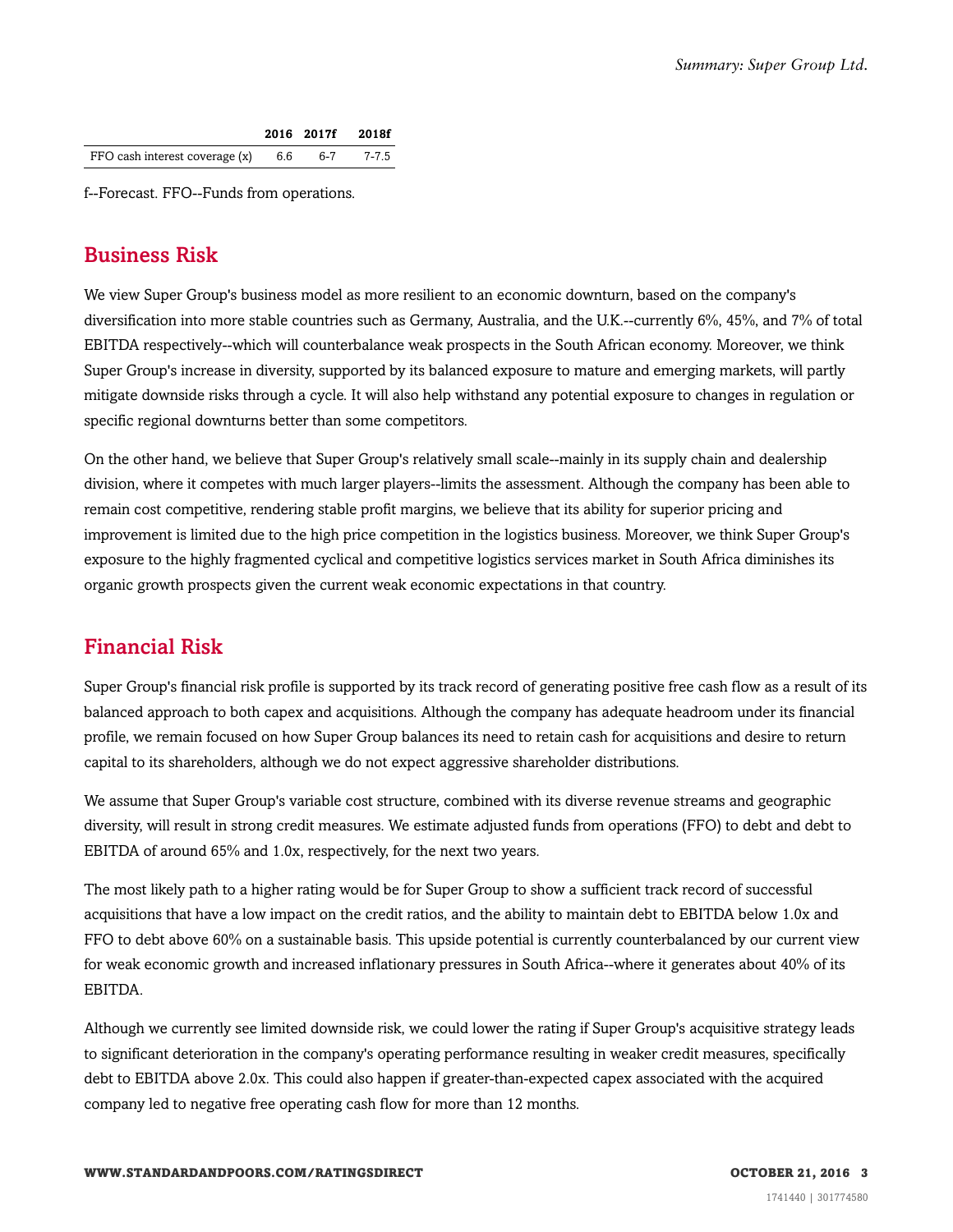## <span id="page-3-0"></span>**Liquidity**

We assess Super Group's liquidity to be adequate. We forecast that sources will cover uses by more than 1.2x for the 12 months ending June 30, 2017. In addition, we assume that sources will exceed uses even if EBITDA declines by more than 15%.

| <b>Principal Liquidity Sources</b>                                                                                                                  | <b>Principal Liquidity Uses</b>                                                                                                                                                                                                                                              |
|-----------------------------------------------------------------------------------------------------------------------------------------------------|------------------------------------------------------------------------------------------------------------------------------------------------------------------------------------------------------------------------------------------------------------------------------|
| • Cash and cash equivalents of ZAR3.1 billion.<br>• ZAR565 million of availability under committed<br>bank lines.<br>• FFO of about ZAR1.9 billion. | • Scheduled debt amortization of about ZAR965<br>million.<br>• Working capital outflows of about ZAR235 million.<br>• Capex of about ZAR1.2 billion.<br>• Acquisitions of about ZAR790 million, which<br>includes the cash payment for the nine dealerships<br>in Cape Town. |

#### Covenant Analysis

We understand that the general funding documentation includes minimum capital adequacy and net interest coverage ratios, to be tested quarterly. We expect that headroom under these covenants will remain adequate and that the group will be able to meet its cash needs with internally generated funds.

#### <span id="page-3-1"></span>Other Credit Considerations

The rating on Super Group of 'zaA+' also incorporates our view of the company's acquisitive strategy, which could lead us to expect higher leverage. We see a potential risk that Super Group could opportunistically make larger acquisitions than we currently forecast in our base case, which could lower its ratios and lead us to revise its financial risk profile assessment downwards.

#### <span id="page-3-2"></span>Ratings Score Snapshot

Corporate Credit Rating: ZaA+/--/zaA-1

Business Risk: Fair

- Country Risk: Intermediate
- Industry Risk: Low Risk
- Competitive Position: Fair

Financial Risk: Modest

• Cash Flow/Leverage: Modest

Modifiers: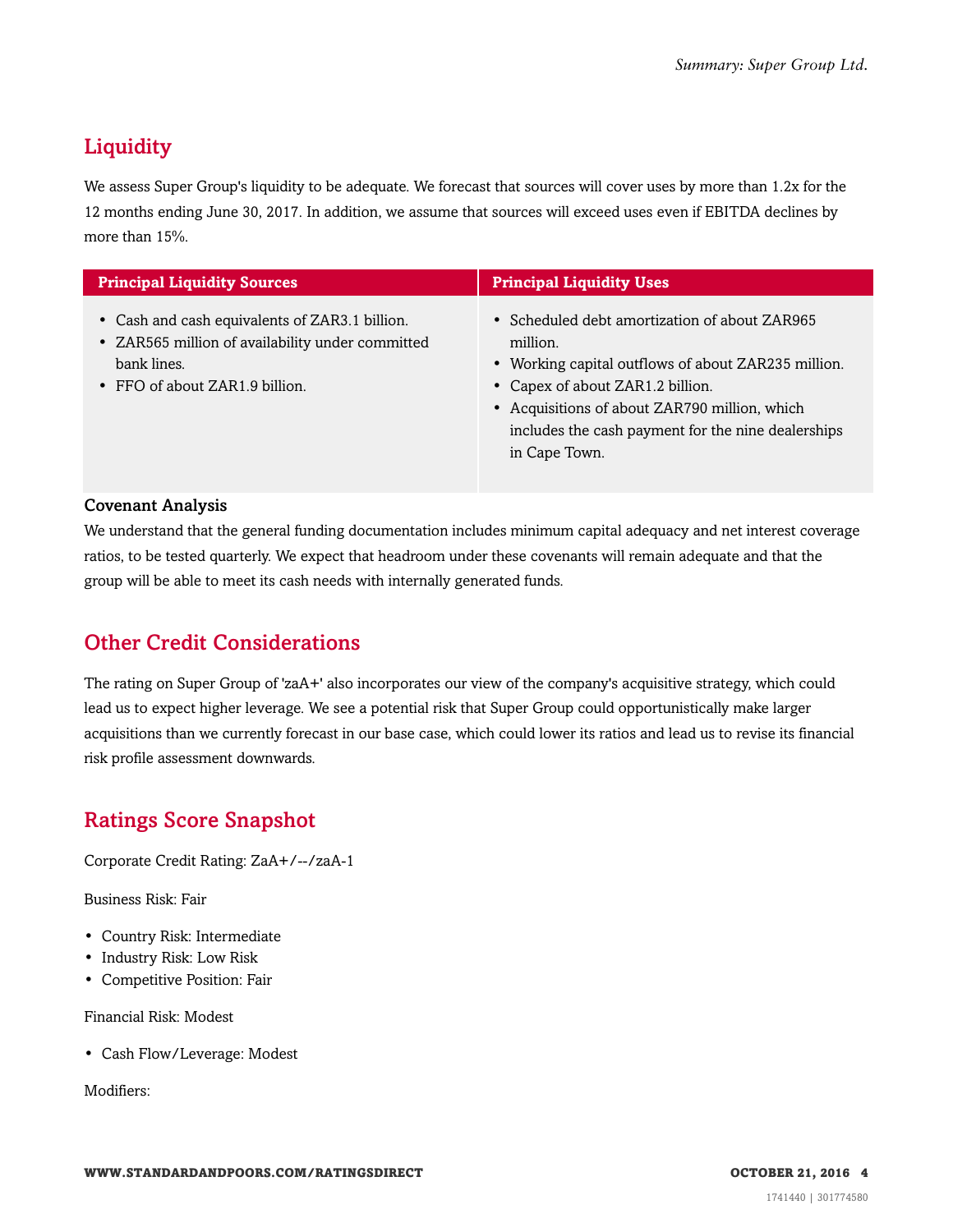- Diversification/Portfolio effect: Neutral (no impact)
- Capital Structure: Neutral (no impact)
- Liquidity: Adequate (no impact)
- Financial policy: Negative (-1 notch)
- Management and Governance: Fair (no impact)
- <span id="page-4-0"></span>• Comparable Rating Analysis: Neutral (no impact)

#### Related Criteria And Research

#### Related Criteria

- Liquidity Descriptors For Global Corporate Issuers, Dec. 16, 2014
- National And Regional Scale Credit Ratings, June. 01, 2016
- Country Risk Assessment Methodology And Assumptions, Nov. 19, 2013
- Group Rating Methodology, Nov. 19, 2013
- Ratios And Adjustments, Nov. 19, 2013
- Industry Risk, Nov. 19, 2013
- Corporate Methodology, Nov. 19, 2013
- Use Of Credit Watch And Outlooks, Sep. 14, 2009
- Rating Each Issue, Apr. 15, 2008
- Key Credit Factors For The Retail And Restaurants Industry, Nov. 19, 2013
- Key Credit Factors For The Business And Consumer Services Industry, Nov. 19, 2013
- Management And Governance Credit Factors For Corporate Entities And Insurers, Nov. 13, 2012
- Key Credit Factors For The Railroad And Package Express Industry, Aug. 12, 2014
- Linking Short-Term And Long-Term Ratings For Corporate, Insurance, And Sovereign Issuers, May 07, 2013